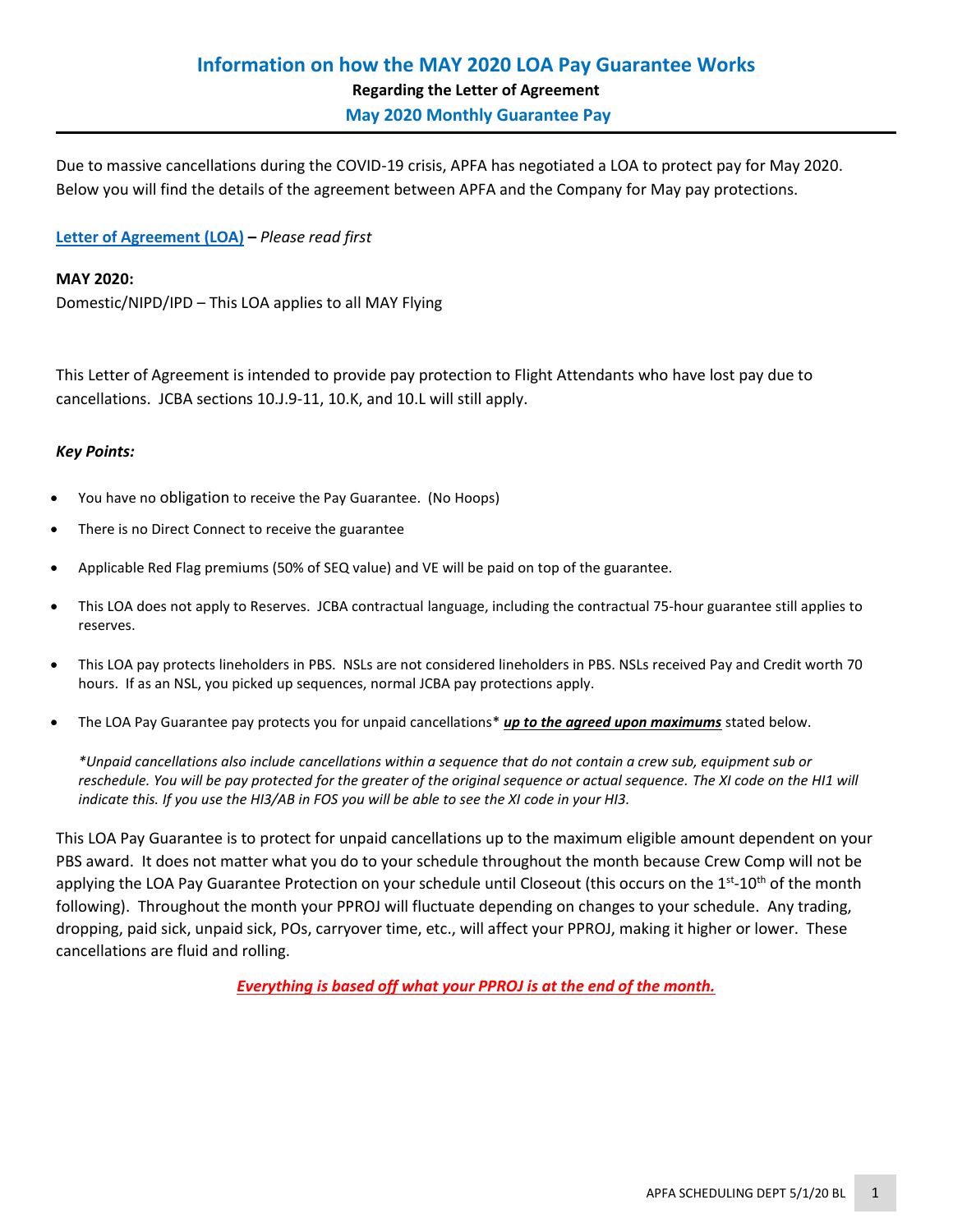## **MAY: In the Letter of Agreement, the agreed upon levels are follows based on your PBS Bid Award:**

A Flight Attendant will have a MAY guarantee (*up to a maximum of 75:00*) based on the value of the PBS original line value.

| <b>PBS Original Line Value Hours</b><br>Equal or Greater than 75.00 hours<br>Between 70.00-74.59 hours |                       | <b>MAY Pay Guarantee</b>                |  |
|--------------------------------------------------------------------------------------------------------|-----------------------|-----------------------------------------|--|
|                                                                                                        |                       | <b>75.00 Hours</b>                      |  |
|                                                                                                        |                       | <b>71.00 Hours</b>                      |  |
|                                                                                                        | Less than 70.00 hours | PBS Original Line Value minus 5.00 hrs. |  |

**Premiums are not paid on the LOA Pay Guarantee protections. They are paid on cancellations with a crew sub, equipment sub, or reschedule in accordance with 10.J.10, 10.K, and 10.L.**

| <b>Premiums Paid on</b>                          |                     |  |  |
|--------------------------------------------------|---------------------|--|--|
| <b>Vacation</b>                                  | + Premiums          |  |  |
| Last Sequence/Last Series (10.L)                 | + Premiums          |  |  |
| <b>Cancellations with:</b>                       | +Premiums           |  |  |
| Crew Sub, Equipment Sub, or Reschedule (10.J.10) |                     |  |  |
| Illegal Thru No Fault (10.K)                     | +Premiums           |  |  |
| <b>LOA Pay Guarantee Cancellations</b>           | No Premiums Applied |  |  |

**You will find your PBS Bid Award on CrewPortal, under the monthly tab. Click PBS, and then click on the Award tab.**

| <b>American Airlines</b> |                                                                                                                                                |                                                               |                                     |                  |                      | log out<br>$\equiv$ | - 69                |
|--------------------------|------------------------------------------------------------------------------------------------------------------------------------------------|---------------------------------------------------------------|-------------------------------------|------------------|----------------------|---------------------|---------------------|
| Seniority                | 59.4% (965 of 1625)                                                                                                                            | Dashboard                                                     | Days Off Pairing Line Reserve Layer |                  |                      | Award               | <b>Standing Bid</b> |
| <b>April 2020</b>        | $1 \cdot \cdot \cdot \cdot 6 \cdot \cdot \cdot \cdot \cdot 13 \cdot \cdot \cdot \cdot \cdot 20 \cdot \cdot \cdot \cdot 27 \cdot \cdot \cdot 1$ | View Reason Report<br>Layer: L1 Off: 23 Credit: 68:03 Premium |                                     | <b>EPRM 0:00</b> | <b>PBS Bid Award</b> |                     |                     |

*Waiving carryover in PBS does not affect what will be in your PPROJ.* 

- If you waived your carryover hours in PBS, those hours will not be included in your PBS bid award, but will *be included in your PPROJ*
- *If you did not waive your carryover hours in PBS, they will be included in your PBS bid award and in your PPROJ*

**You will find your PPROJ in the header of your HI1 or in CrewPortal in the FOS Screens Section. The PPROJ is the Pay Projection of your monthly activity and includes all paid time (Pay and Credit & Pay No Credit), excluding VE and Red Flag Pay.**

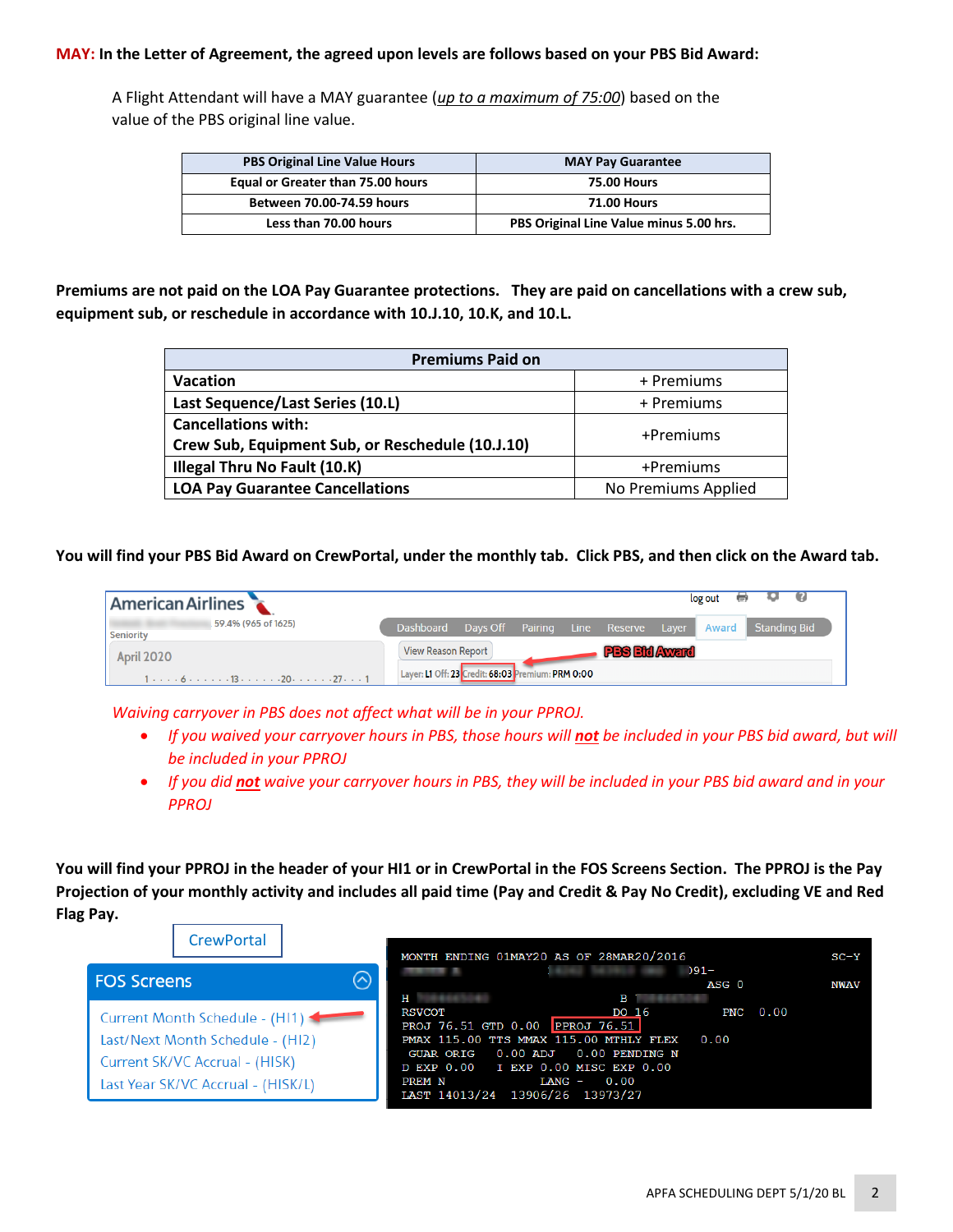## *Not an all-inclusive list. You will see the pay reflected in the GTTL column of the HI1*

- TTS/UBL Pick-ups/trades (TT,OT)
- ETB Pick-ups/trades
- Original PBS Awarded Sequence
- Paid Cancellations
- Vacation (VX, VC)
- Location Delay (LE)
- Red Flag SEQ Pay &Credit (not the additional 50% Red Flag Premium)
- Last Seq/Last Series (LS)
- Paid Sick (SK, PS)
- Paid FMLA (IS, FS, FV, IV)
- Bereavement (BR)
- Jury Duty (JD)
- Special Assignment (SA)
- Paid Removal codes: (XR, FI, 13, ON, MC, 7D, ES, etc.)

*(VE and Red Flag premium do not get added to your PPROJ)*

## **Elements in your PPROJ hours that do not measure against your LOA Pay Guarantee:** *(Will decrease your PPROJ)*

#### *Not an all-inclusive list.*

- TTS/UBL Drops
- ETB Drops
- Unpaid Cancellations (XI)
- Miss Trips (TM, MT, CM)
- PO
- Unpaid Sick (US)
- Unpaid FMLA
- PO
- Unpaid Removal codes: (RM, 15, QD, X1, etc.)

*(VE and Red Flag premium do not get added to your PPROJ)*

**At the conclusion of the month,** *during Closeout***, Crew Comp will look to see if your PPROJ or LOA Pay Guarantee is greater:**

- **If the PPROJ is greater than the LOA Pay Guarantee maximum:**
	- $\triangleright$  Crew Comp will take no further action and you are paid what is in your PPROJ
- **If your PPROJ is less than the LOA Pay Guarantee maximum:**
	- ➢ Crew Comp will look back at your schedule and look for *unpaid cancellations only*\*

*\*Unpaid cancellations also include cancellations within a sequence that do not contain a crew sub, equipment sub or reschedule. You will be pay protected for the greater of the original sequence or actual sequence. The XI code on the HI1 will indicate this. If you use the HI3/AB in FOS you will be able to see the XI code in your HI3.*

➢ Crew Comp will pay protect for the unpaid cancellations *up to the max* of your LOA Pay Guarantee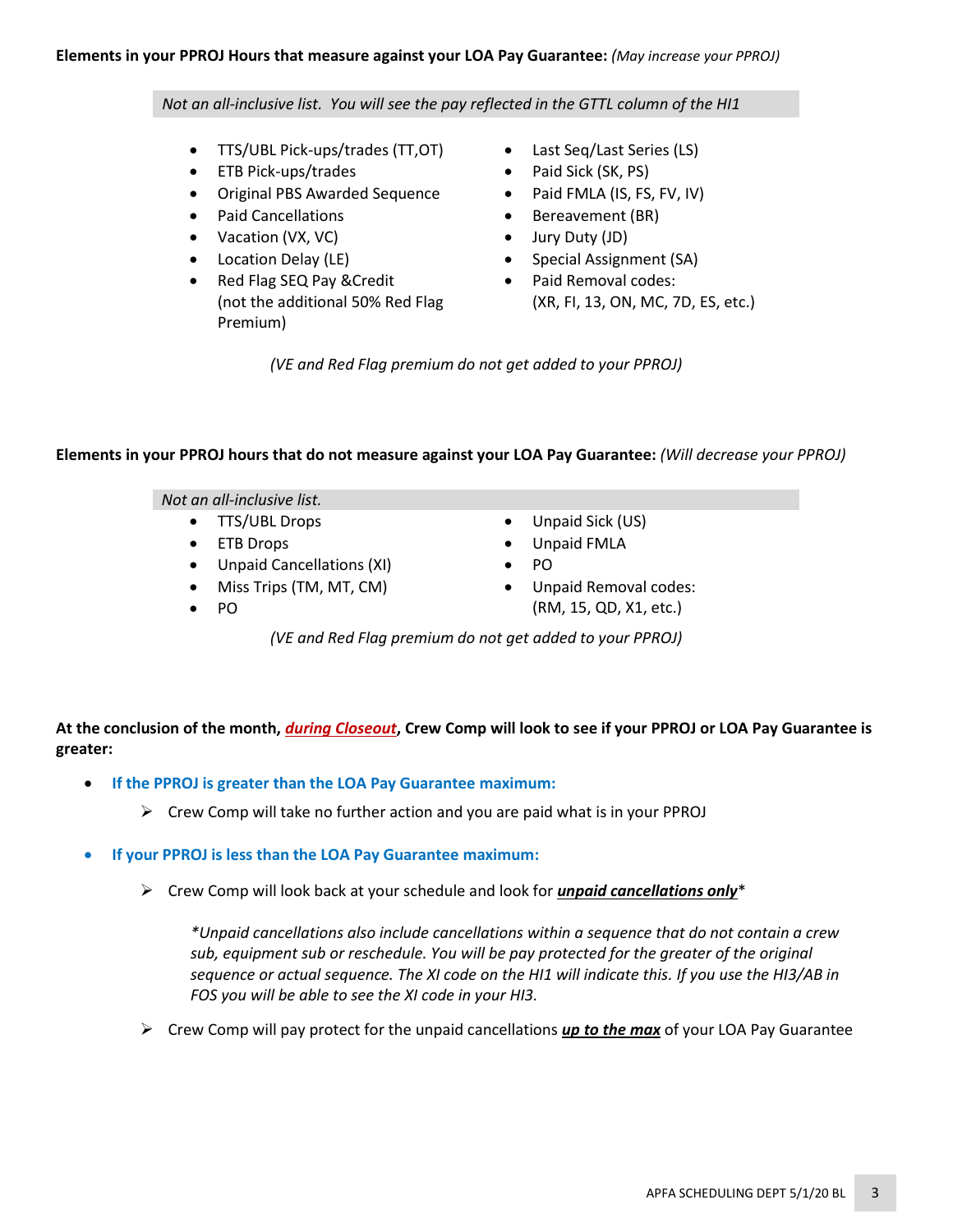When your PPROJ goes up your LOA Pay Protection will go down. The LOA Pay Guarantee only protects you *up to* the LOA Pay Guarantee maximum. The unpaid cancellation hours will be your gauge to how much of a LOA Pay Guarantee up to the eligible maximum will affect what you are paid.

*Example 1: PBS Award 60 hrs/LOA Pay Guarantee 55 hrs*

You have 30 hours in your PPROJ and 30 hours in unpaid cancellations. If you add 30 + 30 = 60 and compare to your LOA Pay Guarantee, you will be protected for 25 hours because it is *up to* the LOA Pay Guarantee.

# *Example 2:*

| <b>PBS Bid Award</b> | <b>LOA Pay Guarantee</b> | <b>Unpaid Cancellations</b> |  |
|----------------------|--------------------------|-----------------------------|--|
| 90.00 hrs            | 75.00 hrs                | 45.00 hrs                   |  |

# **45 hours unpaid cancellations =** *up to* **45 hours in LOA pay protection**



### **Any changes to your PPROJ have the same effect as above.**

# **Red Flag:**

Red Flag Premium (not the red flag sequence) is paid on top of the LOA Pay Guarantee regardless of where your PPROJ is.

# *Red Flag Premium is 50% of the value of the Red Flag sequence.*

|                                           | <b>Examples</b>  |   |  |                                              |
|-------------------------------------------|------------------|---|--|----------------------------------------------|
| Red Flag Sequence Value Included in PPROJ |                  |   |  | Red Flag Sequence Pay not Included in PPROJ  |
|                                           | 5 hour Sequence  | = |  | 2.30 hours Red Flag Pay above LOA Guarantee  |
|                                           | 10 hour Sequence | = |  | 5.00 hours Red Flag pay above LOA Guarantee  |
| 15 hour Sequence                          |                  | = |  | 7.30 hours Red Flag Pay above LOA Guarantee  |
|                                           | 20 hour Sequence | = |  | 10.00 hours Red Flag Pay above LOA Guarantee |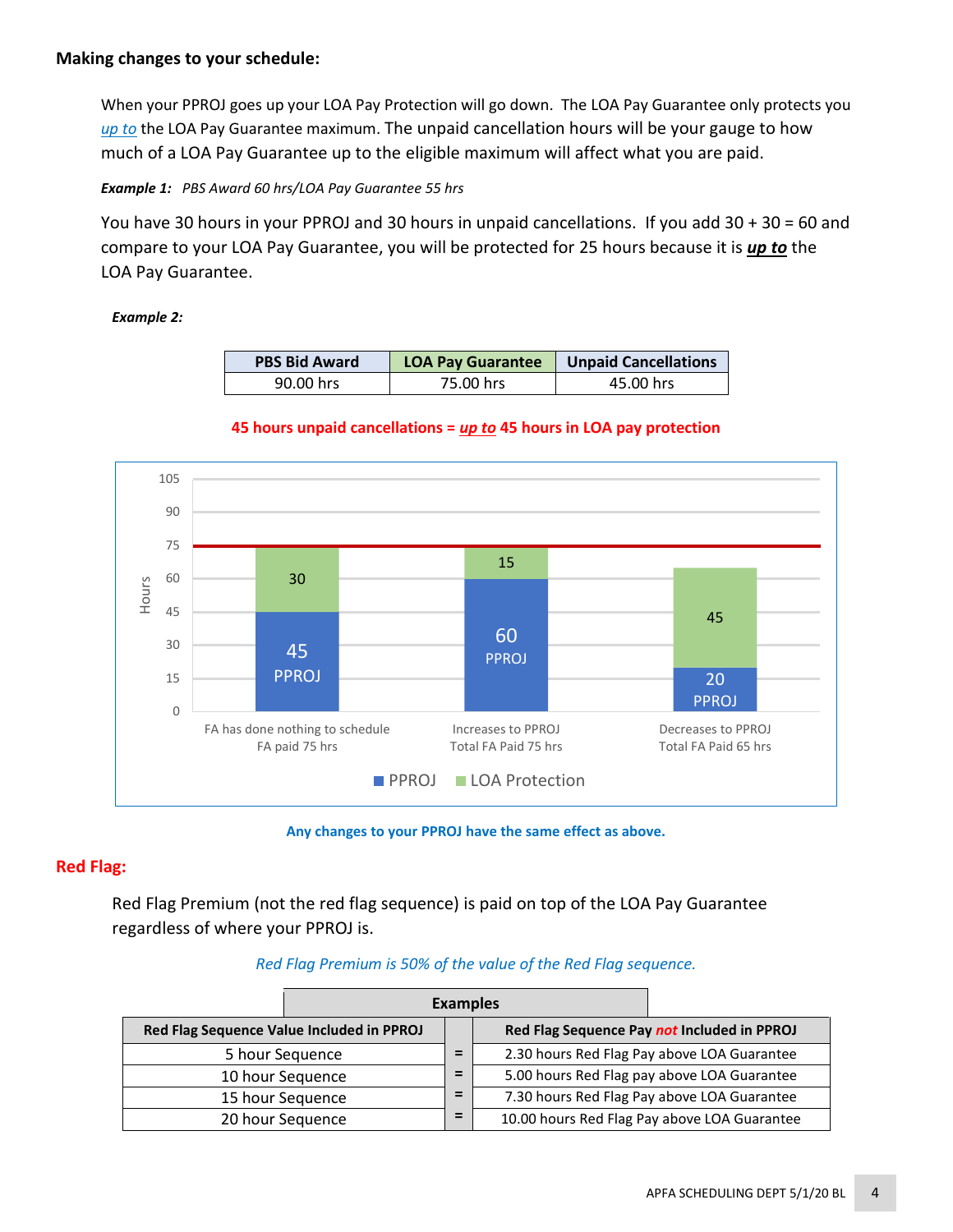# **Red Flag**

The Red Flag Sequence measures against your LOA Pay Guarantee because it is included in the PPROJ. The Red Flag Premium shows on your HI1 underneath the sequence (shown as REDFLAG PAY), but it does *not* reflect in the PPROJ. It is paid above the LOA Pay Guarantee.

| <b>PBS Bid Award</b><br><b>LOA Pay Guarantee</b> |           | <b>Unpaid Cancellations</b> |
|--------------------------------------------------|-----------|-----------------------------|
| 90.00 hrs                                        | 75.00 hrs | 40.00 hrs                   |

#### **40 hours unpaid cancellations =** *up to* **40 hours in LOA pay protection**



## **Last Sequence/Last Series**

Last Sequence is your last sequence on your schedule, regardless of where it falls within the month. You are pay protected for the Last Sequence. Last Series is a series of sequences that do not have a calendar day in between. You are pay protected for any sequences in this series and that value is added to your PPROJ.

| <b>PBS Bid Award</b> | <b>LOA Pay Guarantee</b> | <b>Unpaid Cancellations</b> |
|----------------------|--------------------------|-----------------------------|
| 65.00 hrs            | 60.00 hrs                | 30.00 hrs                   |



#### **30 hours unpaid cancellations =** *up to* **30 hours in LOA pay protection**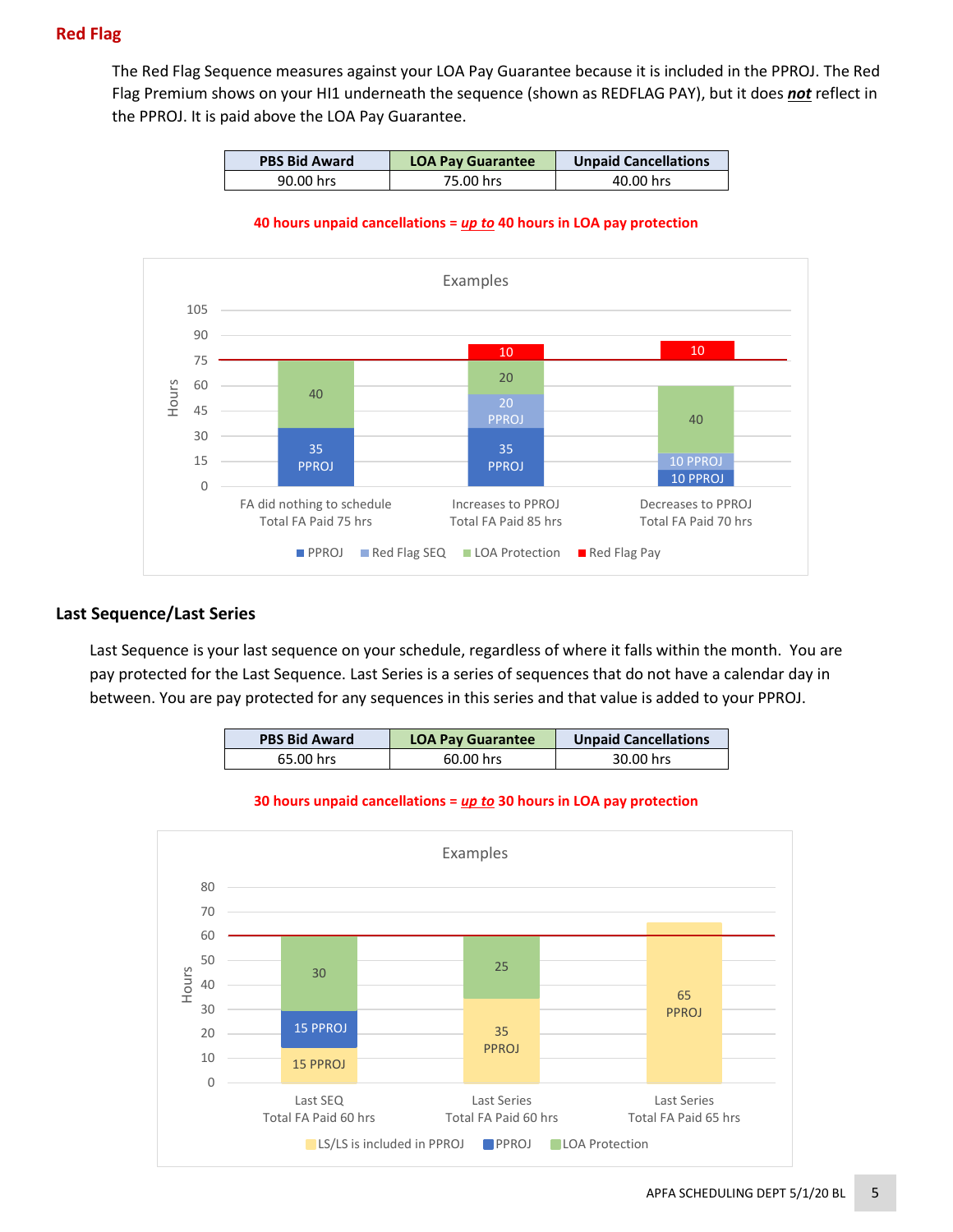# **Double Dipping**

Section 10.E.3.m states*: A Lineholder may conduct TTS transactions that would result in actual flying on a day(s) pay protected by any other portion of Section 10. The Lineholder will receive pay and credit for such time*. *The Company's position is that any ETB transaction on a pay protected calendar day will negate the pay protection for the entire sequence. We do not agree with this and are in continued discussions to resolve this disagreement.*

The ability to double dip may be limited depending on your PPROJ situation. Remember everything in the PPROJ measures against your LOA Pay Guarantee.



## *Do not pick up ETB over Pay Protected Calendar Days (XR, ES, RS, FI, 7D,etc.)*

# **Partial Cancellations with Crew sub, Equipment Sub or Reschedule are coded XR, RS, ES**

Partial cancellations with a crew sub, equipment sub, or reschedule (10.J.10) is not programmed in FOS to capture the full pay protection until closeout. The removal code XR, RS, ES sometimes shows the partially cancelled sequence value minus the cancelled legs. We have continiously asked for this programming to be corrected, however to date it is not. You need to be aware of the portion of the value not showing to know your accurate PPROJ. The missing time is considered part of your PPROJ since it is a paid cancellation and *not* part of the unpaid cancellations.

| <b>HI1 with an XR Removal Code</b>                          |  |  |  |  |
|-------------------------------------------------------------|--|--|--|--|
| 28J61 XR OT *31514 FA5 E2634                                |  |  |  |  |
| 5.05<br>X1253<br>$0.00 \quad 0.00$                          |  |  |  |  |
| AB 5.05 PT 5.05                                             |  |  |  |  |
| CXDRMVL - SEE LEG DETAIL                                    |  |  |  |  |
| HI3 of XR Removed SEQ                                       |  |  |  |  |
| HS5/5/31514/28MAR«                                          |  |  |  |  |
| SEO 31514 BASE ORD SEL 1216 DOM 787                         |  |  |  |  |
| FA5<br>STEW S<br>FMP NBR XXXXXX                             |  |  |  |  |
| REMOVE DUE TO<br>CXDRMVI.                                   |  |  |  |  |
| DT EO FLT STA DEP M STA ARR AC FLY<br>GTR GRD<br>ACT        |  |  |  |  |
| SKB 28 CE 2634 ORD 0955 SFO 1250 4.55AA                     |  |  |  |  |
| D/P SKD 0.00 P/C 4.55D TL 4.55                              |  |  |  |  |
| HALF DAY COUNT SFO 3                                        |  |  |  |  |
| PPROJ is<br>SKD ONDUTY 6.10 ODL 9.40                        |  |  |  |  |
| SI 0855/28 RLS 1305/28<br>missing 4.55                      |  |  |  |  |
| SKB 28 B9 1253 SFO 2345 ORD 0604 4.19                       |  |  |  |  |
| D/P SKD 4.19 P/C 0.46G TL 5.05<br>until closeout            |  |  |  |  |
| SKD ONDUTY 5.34                                             |  |  |  |  |
| SI 2245/28 RLS 0619/2<br>$U/S$ 0.00                         |  |  |  |  |
| <b>TL 10.00 TAFB</b><br>$P/C$ 5.41<br>21.24<br>SEQ SKD 4.19 |  |  |  |  |